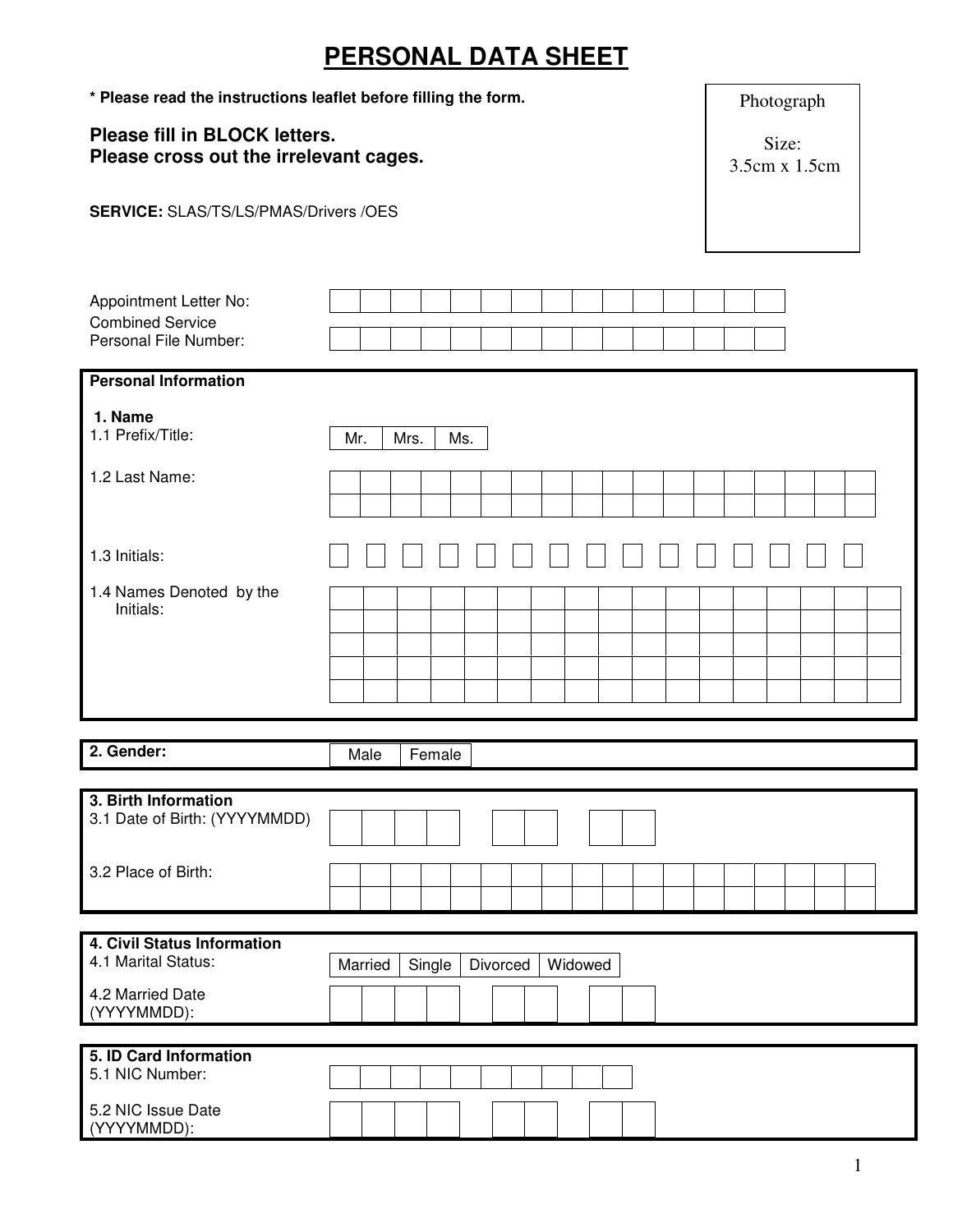| 6. Passport Number: |                 |                        |                 |                       |                |           |                    |  |
|---------------------|-----------------|------------------------|-----------------|-----------------------|----------------|-----------|--------------------|--|
|                     |                 |                        |                 |                       |                |           |                    |  |
| 7. Ethnicity:       | Sinhalese       | Sri<br>Lankan<br>Tamil | Indian<br>Tamil | Sri<br>Lankan<br>Moor | <b>Burgher</b> | Malay     | Other              |  |
|                     |                 |                        |                 |                       |                |           |                    |  |
| 8. Religion:        | <b>Buddhist</b> | Hindu                  | Islam           | Roman<br>Catholic     |                | Christian | Other<br>Religions |  |

| 9. Private Addresses                 |  |  |  |  |  |  |  |  |  |  |
|--------------------------------------|--|--|--|--|--|--|--|--|--|--|
| 9.1 Permanent Address<br>Information |  |  |  |  |  |  |  |  |  |  |
| 9.1.1 Permanent Address:             |  |  |  |  |  |  |  |  |  |  |
|                                      |  |  |  |  |  |  |  |  |  |  |
|                                      |  |  |  |  |  |  |  |  |  |  |
| 9.1.2 City/Town:                     |  |  |  |  |  |  |  |  |  |  |
| 9.1.3 Divisional Secretariat:        |  |  |  |  |  |  |  |  |  |  |
|                                      |  |  |  |  |  |  |  |  |  |  |
| 9.1.4 District:                      |  |  |  |  |  |  |  |  |  |  |
| 9.1.5 Postal Code:                   |  |  |  |  |  |  |  |  |  |  |
| 9.1.6 Telephone:                     |  |  |  |  |  |  |  |  |  |  |
| 9.1.7 Fax:                           |  |  |  |  |  |  |  |  |  |  |
| 9.1.8 Mobile:                        |  |  |  |  |  |  |  |  |  |  |
| 9.1.9 Personal E-mail:               |  |  |  |  |  |  |  |  |  |  |
|                                      |  |  |  |  |  |  |  |  |  |  |
|                                      |  |  |  |  |  |  |  |  |  |  |
| 9.2 Temporary Address<br>Information |  |  |  |  |  |  |  |  |  |  |
| 9.2.1 Temporary Address              |  |  |  |  |  |  |  |  |  |  |
|                                      |  |  |  |  |  |  |  |  |  |  |
|                                      |  |  |  |  |  |  |  |  |  |  |
|                                      |  |  |  |  |  |  |  |  |  |  |
| 9.2.2 City/Town:                     |  |  |  |  |  |  |  |  |  |  |
| 9.2.3 Divisional Secretariat:        |  |  |  |  |  |  |  |  |  |  |
|                                      |  |  |  |  |  |  |  |  |  |  |
| 9.2.4 District:                      |  |  |  |  |  |  |  |  |  |  |
|                                      |  |  |  |  |  |  |  |  |  |  |
| 9.2.5 Postal Code:                   |  |  |  |  |  |  |  |  |  |  |
| 9.2.6 Telephone:                     |  |  |  |  |  |  |  |  |  |  |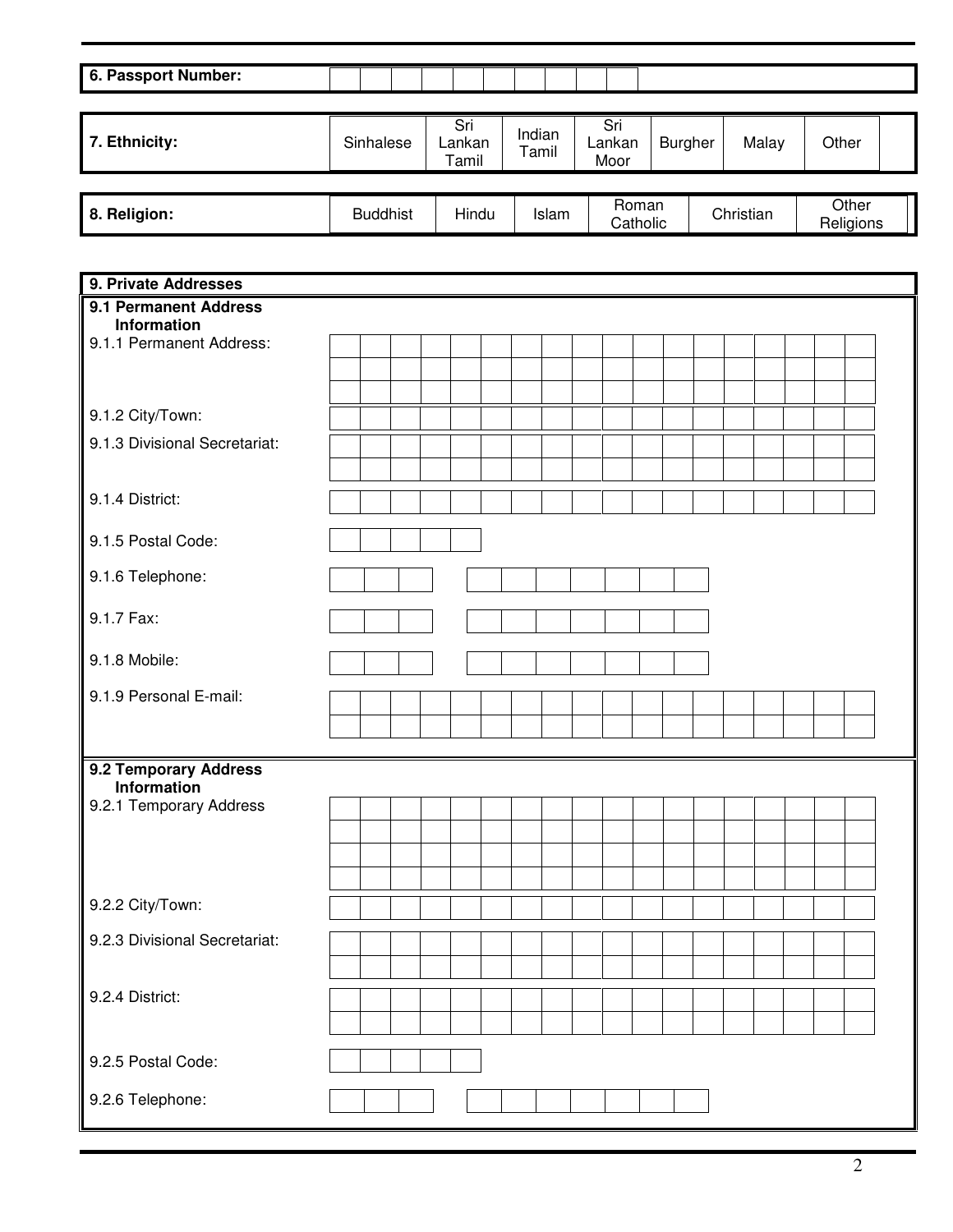| 10. Emergency Information                           |  |  |  |  |  |  |  |  |  |  |
|-----------------------------------------------------|--|--|--|--|--|--|--|--|--|--|
| 10.1 Contact Person Name:                           |  |  |  |  |  |  |  |  |  |  |
|                                                     |  |  |  |  |  |  |  |  |  |  |
|                                                     |  |  |  |  |  |  |  |  |  |  |
|                                                     |  |  |  |  |  |  |  |  |  |  |
| 10.2 Relationship to Employee:                      |  |  |  |  |  |  |  |  |  |  |
|                                                     |  |  |  |  |  |  |  |  |  |  |
|                                                     |  |  |  |  |  |  |  |  |  |  |
| 10.3 Address of Emergency<br><b>Contact Person:</b> |  |  |  |  |  |  |  |  |  |  |
|                                                     |  |  |  |  |  |  |  |  |  |  |
|                                                     |  |  |  |  |  |  |  |  |  |  |
|                                                     |  |  |  |  |  |  |  |  |  |  |
| 10.4 Home T. P. No:                                 |  |  |  |  |  |  |  |  |  |  |
| 10.5 Official T. P. No:                             |  |  |  |  |  |  |  |  |  |  |
| 10.6 Mobile No:                                     |  |  |  |  |  |  |  |  |  |  |

|                           | 11. Employee Family/Dependent Information<br>11.1 Spouse's Information |                                                           |  |               |                               |  |                      |                                   |  |  |  |  |  |
|---------------------------|------------------------------------------------------------------------|-----------------------------------------------------------|--|---------------|-------------------------------|--|----------------------|-----------------------------------|--|--|--|--|--|
| <b>Name with initials</b> |                                                                        | Date of Birth<br>YYYY:MM:DD                               |  |               | <b>Employment Information</b> |  |                      |                                   |  |  |  |  |  |
|                           |                                                                        |                                                           |  |               | Ministry/Department/Company   |  |                      | <b>City/District</b>              |  |  |  |  |  |
|                           |                                                                        |                                                           |  |               |                               |  |                      |                                   |  |  |  |  |  |
|                           |                                                                        | 11.2 Dependent Information (Children and Blood Relatives) |  |               |                               |  |                      |                                   |  |  |  |  |  |
| <b>Name</b>               |                                                                        | Relationship                                              |  | Date of Birth | <b>School Information</b>     |  | Any Kind of          |                                   |  |  |  |  |  |
|                           |                                                                        |                                                           |  | YYYY:MM:DD    | Name of the<br><b>School</b>  |  | <b>City/District</b> | <b>Special</b><br><b>Sickness</b> |  |  |  |  |  |
|                           |                                                                        |                                                           |  |               |                               |  |                      |                                   |  |  |  |  |  |
|                           |                                                                        |                                                           |  |               |                               |  |                      |                                   |  |  |  |  |  |
|                           |                                                                        |                                                           |  |               |                               |  |                      |                                   |  |  |  |  |  |
|                           |                                                                        |                                                           |  |               |                               |  |                      |                                   |  |  |  |  |  |
|                           |                                                                        |                                                           |  |               |                               |  |                      |                                   |  |  |  |  |  |
|                           |                                                                        |                                                           |  |               |                               |  |                      |                                   |  |  |  |  |  |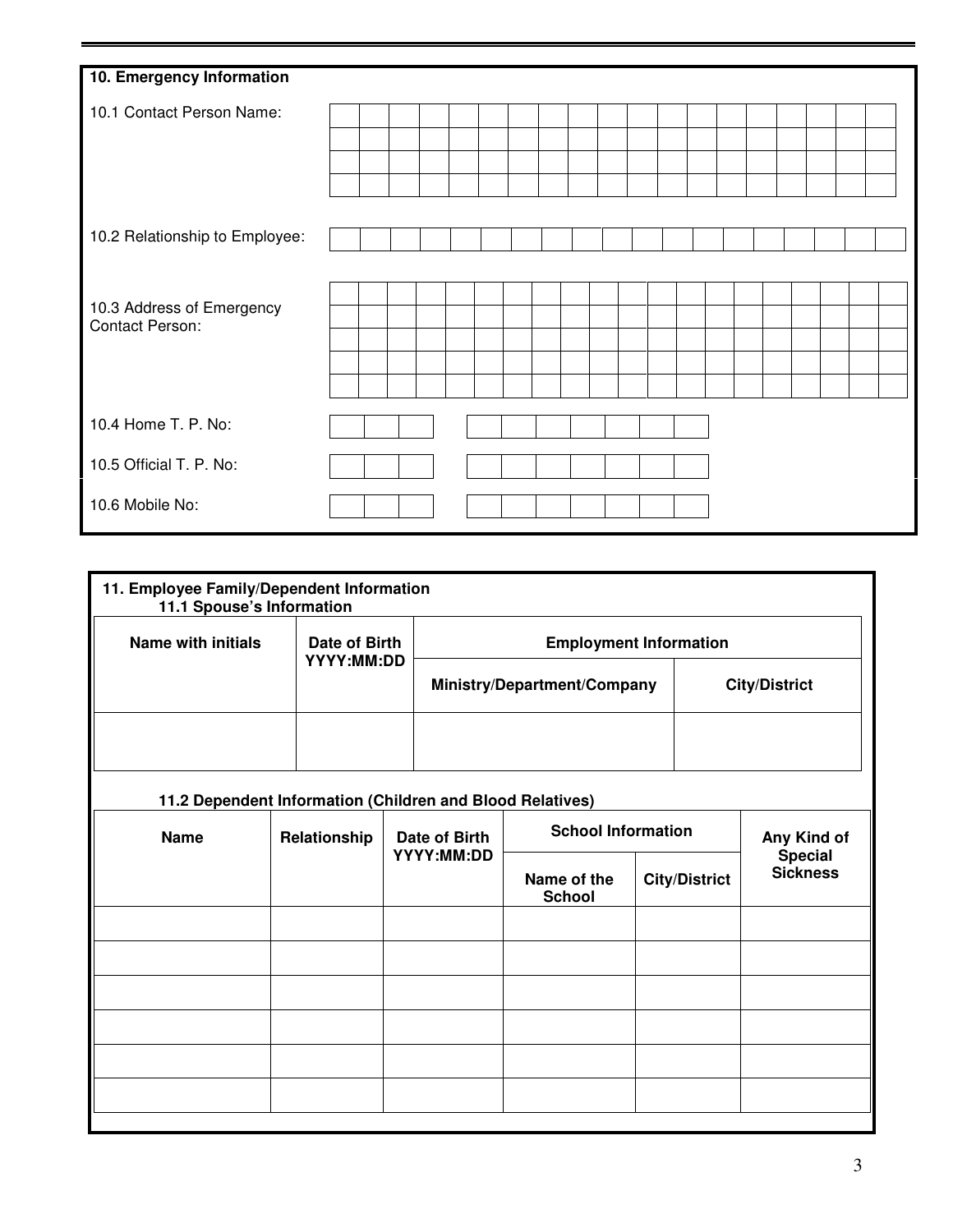| 12. Official Information                                                           |                                                                                                                         |
|------------------------------------------------------------------------------------|-------------------------------------------------------------------------------------------------------------------------|
| 12.1 Name as per the<br><b>Appointment Letter</b>                                  |                                                                                                                         |
| 12.1.1 Initials:                                                                   |                                                                                                                         |
| 12.1.2 Last Name/s:                                                                |                                                                                                                         |
| 12.1.3 Has the name been<br>changed?                                               | 12.1.4 If "Yes", has the approval been obtained under<br>No<br>Yes<br>Treasury Circular 394?<br>$\overline{Y}$ es<br>No |
| <b>12.2 Public Service</b>                                                         |                                                                                                                         |
| 12.2.1 Appointment Date to<br><b>Public Service</b><br>(YYYYMMDD):                 |                                                                                                                         |
| 12.2.2 Date Assumed Duty<br>(YYYYMMDD):                                            |                                                                                                                         |
| <b>12.3 Current Service</b>                                                        |                                                                                                                         |
| 12.3.1 Appointment Date to<br><b>Current Service</b><br>(YYYYMMDD):                |                                                                                                                         |
| 12.3.2 Date Assumed Duty<br>in Current Service<br>(YYYYMMDD):                      |                                                                                                                         |
| 12.3.3 Method of<br>Recruitment to<br><b>Current Service:</b>                      | Limited<br>Absorption<br>Merit<br>Open<br>Other<br>If Other, please specify:                                            |
| 12.3.4 Medium of<br>Recruitment:                                                   | Tamil<br>English<br>Sinhala                                                                                             |
| 12.4 Confirmed:                                                                    | Yes<br>No                                                                                                               |
| <b>12.5 Probation Period Extension</b><br>Information                              |                                                                                                                         |
| 12.5.1 Is Extended? (if relevant)                                                  | Yes<br>No                                                                                                               |
| 12.5.2 Under Which Clause E. II<br>was the Probation<br>Extended?                  | 15.5.1<br>11.9<br>11.10                                                                                                 |
| 12.5.3 The Period the<br>Probation was<br>extended under the<br>clause E.II 11.10: | From Date<br>To Date<br>(YYYY:MM:DD)<br>(YYYY:MM:DD                                                                     |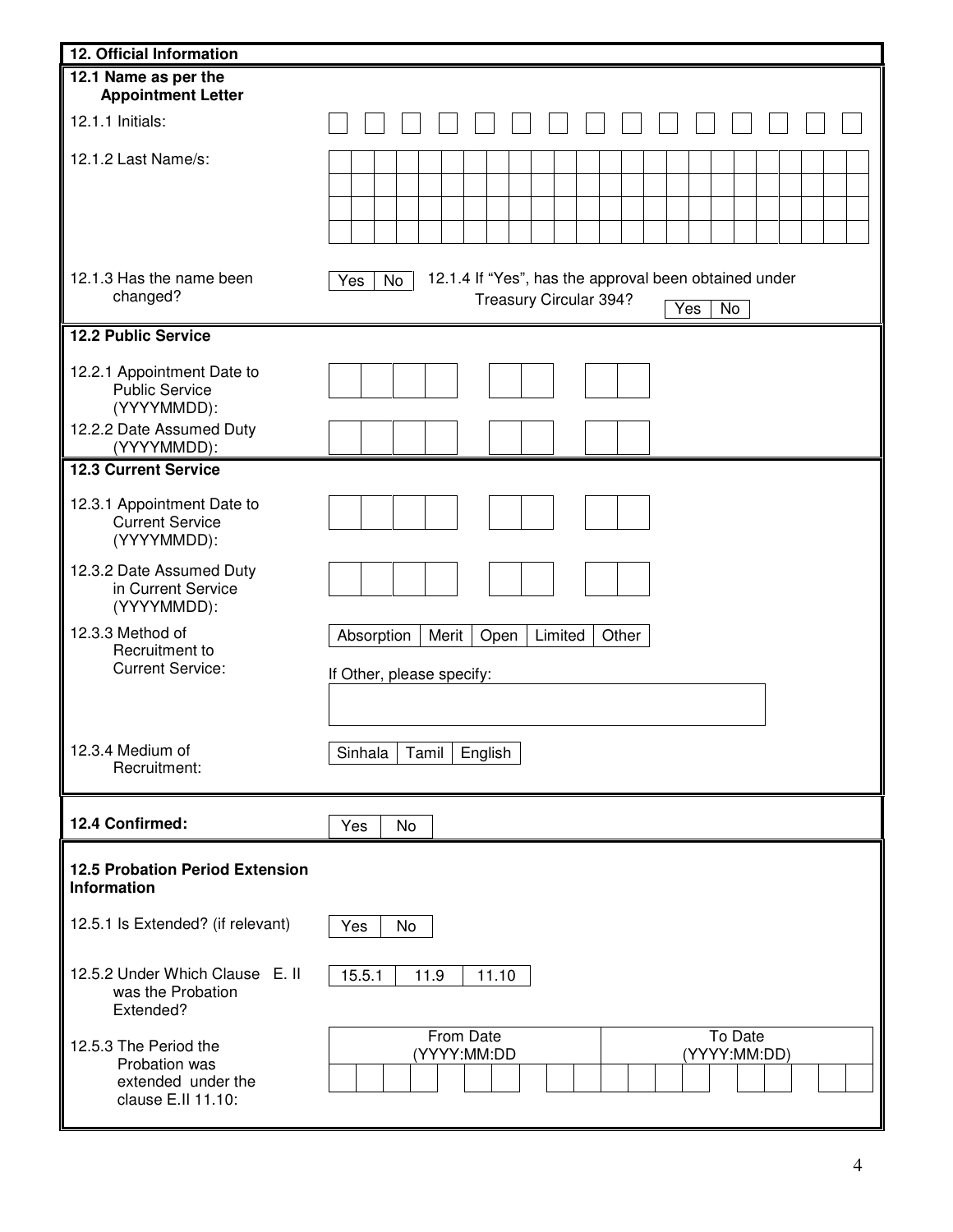|                                 | 13. Exam & Promotion Information |                          |                                                             |                                            |                                                                             |
|---------------------------------|----------------------------------|--------------------------|-------------------------------------------------------------|--------------------------------------------|-----------------------------------------------------------------------------|
| $\mathbf{1}$<br><b>Service</b>  | $\overline{\mathbf{2}}$<br>Grade | 3<br><b>Exam Details</b> | $\overline{\mathbf{4}}$<br>Joined/<br><b>Promotion Date</b> | 5<br><b>Backdated Date</b><br>(YYYY:MM:DD) | 6<br>Exam (EB/Typing)<br><b>Completed</b><br>/Released Date<br>(YYYY:MM:DD) |
|                                 | Class 1                          | $\overline{\phantom{a}}$ |                                                             |                                            |                                                                             |
|                                 | Class ii/i                       | Interview                |                                                             |                                            |                                                                             |
| <b>SLAS</b>                     |                                  | Dip. In G. Mgt           |                                                             |                                            |                                                                             |
|                                 |                                  | Second Language          |                                                             |                                            |                                                                             |
|                                 | Class ii/ii                      | EB <sub>2</sub>          |                                                             |                                            |                                                                             |
|                                 |                                  | EB <sub>1</sub>          |                                                             |                                            |                                                                             |
|                                 | Special<br>Class                 |                          |                                                             |                                            |                                                                             |
| <b>TS</b>                       |                                  | Prom.E/Service           |                                                             |                                            |                                                                             |
|                                 | Class 1                          | EB <sub>1</sub>          |                                                             |                                            |                                                                             |
|                                 | Super Gd.                        | -                        |                                                             |                                            |                                                                             |
| Librarian                       | Class i                          |                          |                                                             |                                            |                                                                             |
|                                 | Class ii                         | EB                       |                                                             |                                            |                                                                             |
|                                 | Class iii                        | EB                       |                                                             |                                            |                                                                             |
| PMAS                            | Super Gd.                        | Supra-Exam               |                                                             |                                            |                                                                             |
| i. GCS<br>ii. Typist            | Class i                          | EB                       |                                                             |                                            |                                                                             |
| iii. Steno<br>iii. SK<br>iv. BK | Class ii                         | EB                       |                                                             |                                            |                                                                             |
| v. Shroff                       | Class iii                        | <b>Typing Test</b>       |                                                             |                                            |                                                                             |
|                                 | Class 1                          | $\overline{\phantom{a}}$ |                                                             |                                            |                                                                             |
| OES<br>(KKS)                    | Class 2                          |                          |                                                             |                                            |                                                                             |
|                                 | Class 3                          | EB                       |                                                             |                                            |                                                                             |
|                                 | Class 1                          | $\qquad \qquad -$        |                                                             |                                            |                                                                             |
| Drivers                         | Class 2.b                        | EB                       |                                                             |                                            |                                                                             |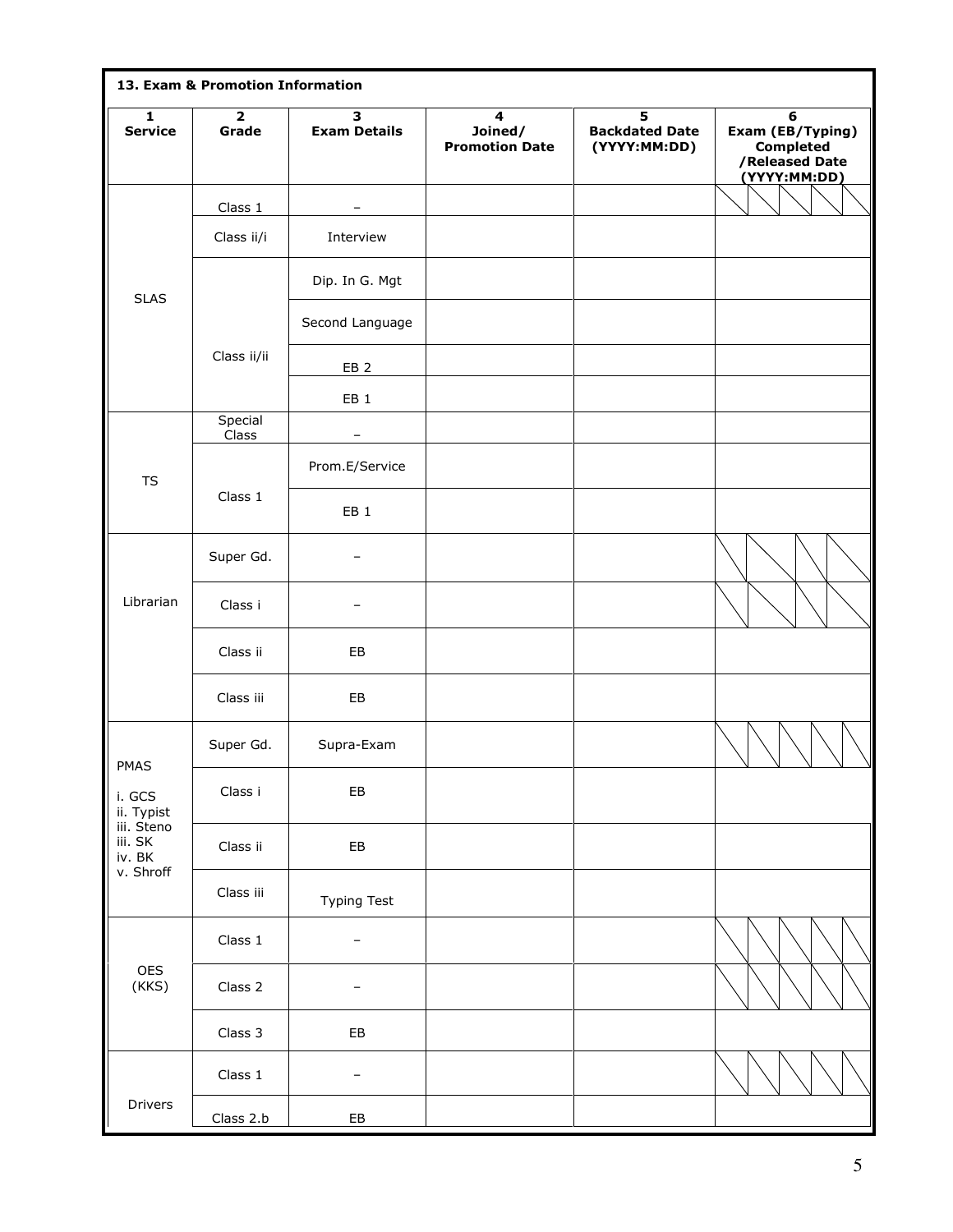| 14. Employee Salary         |                                          |            |                                                                          |  |  |             |            |  |  |         |  |                         |  |
|-----------------------------|------------------------------------------|------------|--------------------------------------------------------------------------|--|--|-------------|------------|--|--|---------|--|-------------------------|--|
| Information                 |                                          |            |                                                                          |  |  |             |            |  |  |         |  |                         |  |
| 14.1 Designation:           |                                          |            |                                                                          |  |  |             |            |  |  |         |  |                         |  |
|                             |                                          |            |                                                                          |  |  |             |            |  |  |         |  |                         |  |
|                             |                                          |            |                                                                          |  |  |             |            |  |  |         |  |                         |  |
| 14.2 Class:                 |                                          |            |                                                                          |  |  |             |            |  |  |         |  |                         |  |
|                             |                                          |            |                                                                          |  |  |             |            |  |  |         |  |                         |  |
| 14.3 Grade(Segment)         |                                          |            |                                                                          |  |  |             |            |  |  |         |  |                         |  |
|                             |                                          |            |                                                                          |  |  |             |            |  |  |         |  |                         |  |
| 14.4 Salary Scale           |                                          |            |                                                                          |  |  |             |            |  |  |         |  |                         |  |
|                             |                                          |            |                                                                          |  |  |             |            |  |  |         |  |                         |  |
| 14.5 Basic Salary (Annual): |                                          |            |                                                                          |  |  |             |            |  |  |         |  |                         |  |
|                             |                                          |            |                                                                          |  |  |             |            |  |  |         |  |                         |  |
|                             |                                          |            |                                                                          |  |  |             |            |  |  |         |  |                         |  |
| 14.6 Increment Date         |                                          |            |                                                                          |  |  |             |            |  |  |         |  |                         |  |
| (MMDD):                     |                                          |            |                                                                          |  |  |             |            |  |  |         |  |                         |  |
|                             |                                          |            |                                                                          |  |  |             |            |  |  |         |  |                         |  |
| 15 Contributing to W&OP:    |                                          |            |                                                                          |  |  |             |            |  |  |         |  |                         |  |
|                             | Yes                                      |            | No                                                                       |  |  |             |            |  |  |         |  |                         |  |
|                             |                                          |            | If "Yes" W&OP Number:                                                    |  |  |             |            |  |  |         |  |                         |  |
|                             |                                          |            |                                                                          |  |  |             |            |  |  |         |  |                         |  |
|                             |                                          |            |                                                                          |  |  |             |            |  |  |         |  |                         |  |
| 16. Status of Appointment:  |                                          |            | Permanent,                                                               |  |  |             | Permanent, |  |  |         |  | Permanent, Contributory |  |
|                             |                                          |            | Pensionable                                                              |  |  | <b>PSPF</b> |            |  |  | Pension |  |                         |  |
|                             |                                          |            |                                                                          |  |  |             |            |  |  |         |  |                         |  |
|                             |                                          |            |                                                                          |  |  |             |            |  |  |         |  |                         |  |
| 17. Workplace Information   |                                          |            |                                                                          |  |  |             |            |  |  |         |  |                         |  |
| 17.1 Provincial Council:    |                                          |            |                                                                          |  |  |             |            |  |  |         |  |                         |  |
|                             |                                          |            |                                                                          |  |  |             |            |  |  |         |  |                         |  |
|                             |                                          |            | (Provincial Council Information is to be completed only by SLAS officers |  |  |             |            |  |  |         |  |                         |  |
|                             | who are attached to Provincial Councils) |            |                                                                          |  |  |             |            |  |  |         |  |                         |  |
| 17.2 Ministry:              |                                          |            |                                                                          |  |  |             |            |  |  |         |  |                         |  |
|                             |                                          |            |                                                                          |  |  |             |            |  |  |         |  |                         |  |
|                             |                                          |            |                                                                          |  |  |             |            |  |  |         |  |                         |  |
|                             |                                          |            |                                                                          |  |  |             |            |  |  |         |  |                         |  |
| 17.3 Department:            |                                          |            |                                                                          |  |  |             |            |  |  |         |  |                         |  |
|                             |                                          |            |                                                                          |  |  |             |            |  |  |         |  |                         |  |
|                             |                                          |            |                                                                          |  |  |             |            |  |  |         |  |                         |  |
| 17.4 Sub Office:            |                                          |            |                                                                          |  |  |             |            |  |  |         |  |                         |  |
|                             |                                          |            |                                                                          |  |  |             |            |  |  |         |  |                         |  |
| 17.5 Institution:           |                                          |            |                                                                          |  |  |             |            |  |  |         |  |                         |  |
|                             |                                          |            |                                                                          |  |  |             |            |  |  |         |  |                         |  |
|                             |                                          |            |                                                                          |  |  |             |            |  |  |         |  |                         |  |
| 17.6 Official Phone:        |                                          |            |                                                                          |  |  |             |            |  |  |         |  |                         |  |
|                             |                                          |            |                                                                          |  |  |             |            |  |  |         |  |                         |  |
|                             |                                          | Extension: |                                                                          |  |  |             |            |  |  |         |  |                         |  |
|                             |                                          |            |                                                                          |  |  |             |            |  |  |         |  |                         |  |
| 7.7 Fax:                    |                                          |            |                                                                          |  |  |             |            |  |  |         |  |                         |  |
|                             |                                          |            |                                                                          |  |  |             |            |  |  |         |  |                         |  |
| 17.8 Email:                 |                                          |            |                                                                          |  |  |             |            |  |  |         |  |                         |  |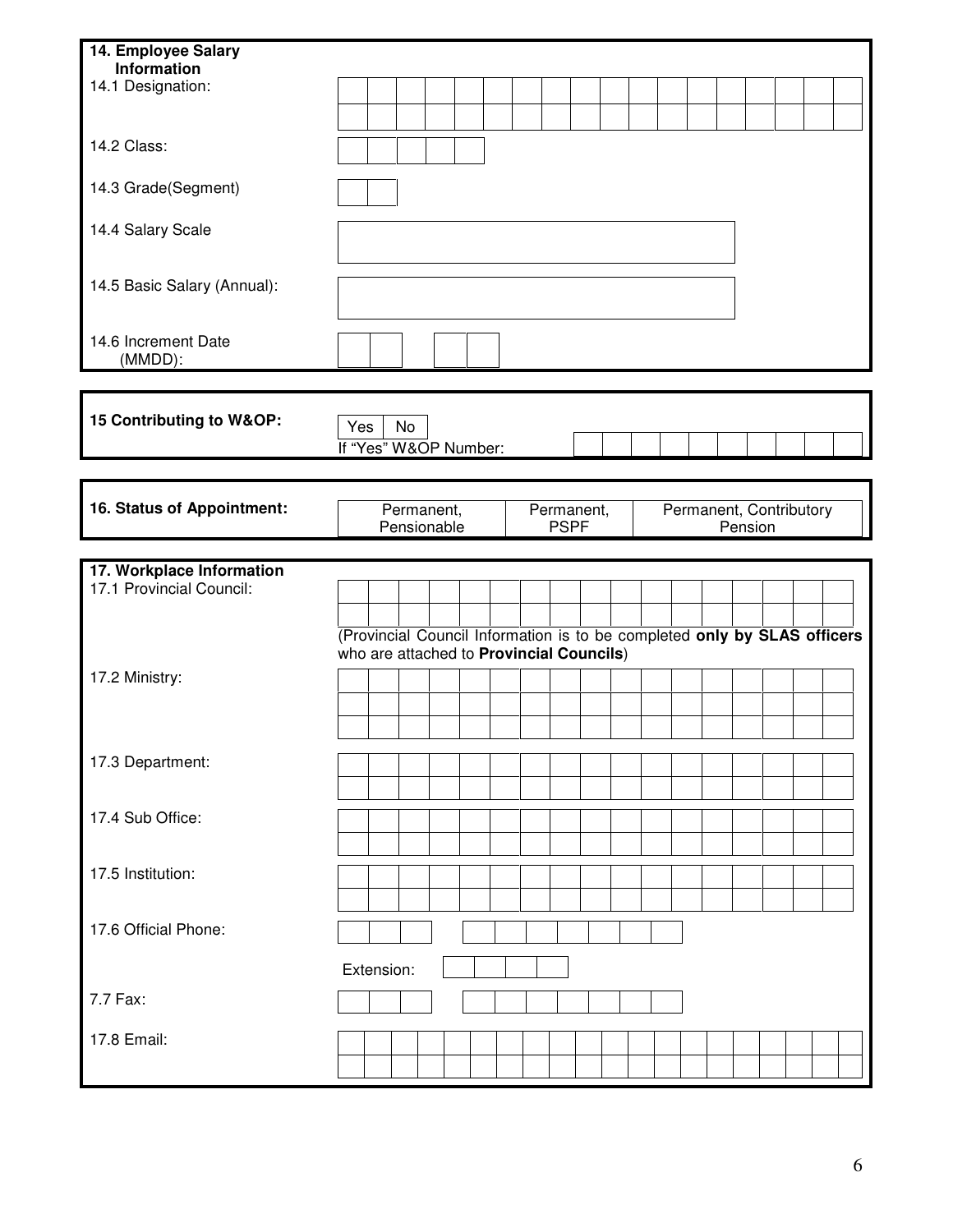| Ministry/Department/Institute/Sub Office | Designation | <b>District</b> | From Date<br>(YYYY:MM:DD) | To Date<br>(YYYY:MM:DD) |
|------------------------------------------|-------------|-----------------|---------------------------|-------------------------|
|                                          |             |                 |                           |                         |
|                                          |             |                 |                           |                         |
|                                          |             |                 |                           |                         |
|                                          |             |                 |                           |                         |
|                                          |             |                 |                           |                         |
|                                          |             |                 |                           |                         |
|                                          |             |                 |                           |                         |
|                                          |             |                 |                           |                         |
|                                          |             |                 |                           |                         |
|                                          |             |                 |                           |                         |
|                                          |             |                 |                           |                         |
|                                          |             |                 |                           |                         |
|                                          |             |                 |                           |                         |
|                                          |             |                 |                           |                         |
|                                          |             |                 |                           |                         |
|                                          |             |                 |                           |                         |
|                                          |             |                 |                           |                         |
|                                          |             |                 |                           |                         |
|                                          |             |                 |                           |                         |
|                                          |             |                 |                           |                         |
|                                          |             |                 |                           |                         |
|                                          |             |                 |                           |                         |
|                                          |             |                 |                           |                         |
|                                          |             |                 |                           |                         |
|                                          |             |                 |                           |                         |
|                                          |             |                 |                           |                         |
|                                          |             |                 |                           |                         |
|                                          |             |                 |                           |                         |
|                                          |             |                 |                           |                         |
|                                          |             |                 |                           |                         |
|                                          |             |                 |                           |                         |
|                                          |             |                 |                           |                         |
|                                          |             |                 |                           |                         |
|                                          |             |                 |                           |                         |
|                                          |             |                 |                           |                         |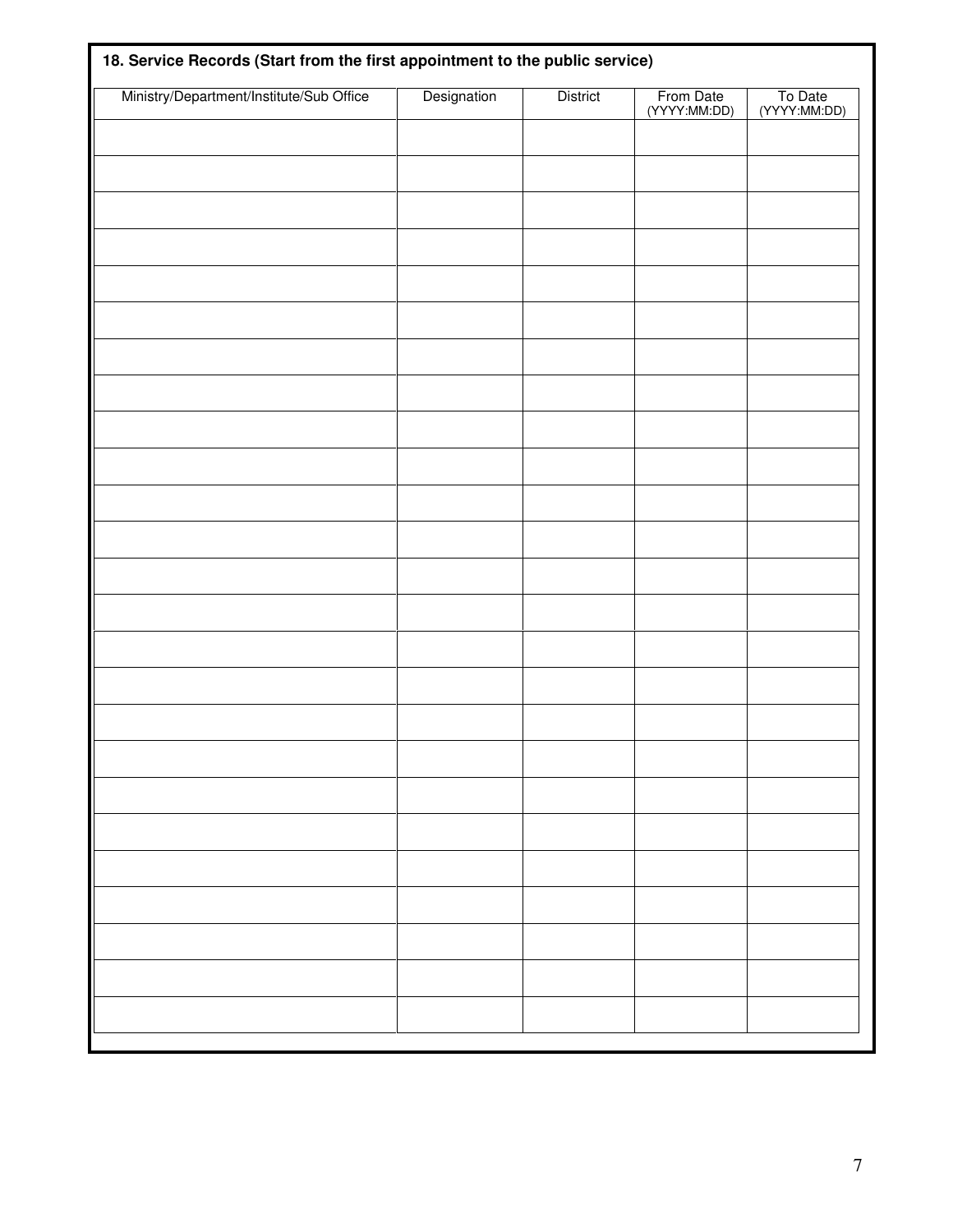| 19. Educational<br>Qualifications            |                          |     |     |        |                |  |  |
|----------------------------------------------|--------------------------|-----|-----|--------|----------------|--|--|
| 19.1 Highest Educational<br>Qualification:   | 8 <sup>th</sup><br>Grade | O/L | A/L | Degree | <b>Masters</b> |  |  |
| 19.2 Only to be filled by<br>the OES/Drivers |                          |     |     |        |                |  |  |
| 19.2.1 School/Institute -<br>$8th$ Grade:    |                          |     |     |        |                |  |  |
| 19.2.2 Year $-8^{th}$ grade:                 |                          |     |     |        |                |  |  |
| 19.2.3 Comments:                             |                          |     |     |        |                |  |  |
|                                              |                          |     |     |        |                |  |  |
|                                              |                          |     |     |        |                |  |  |

| 20. Ordinary Level Qualifications |                     |                               |       |
|-----------------------------------|---------------------|-------------------------------|-------|
| Name of the<br>School/Institute:  |                     |                               |       |
| <b>Attempt 1</b>                  | Year<br>V<br>γ<br>Υ | <b>Attempt 2</b><br>Year<br>Ÿ | V     |
| Index Number:                     |                     | Index Number:                 |       |
| <b>Subjects</b>                   | Grade               | <b>Subjects</b>               | Grade |
|                                   |                     |                               |       |
|                                   |                     |                               |       |
|                                   |                     |                               |       |
|                                   |                     |                               |       |
|                                   |                     |                               |       |
|                                   |                     |                               |       |
|                                   |                     |                               |       |
|                                   |                     |                               |       |
|                                   |                     |                               |       |
|                                   |                     |                               |       |
|                                   |                     |                               |       |
|                                   |                     |                               |       |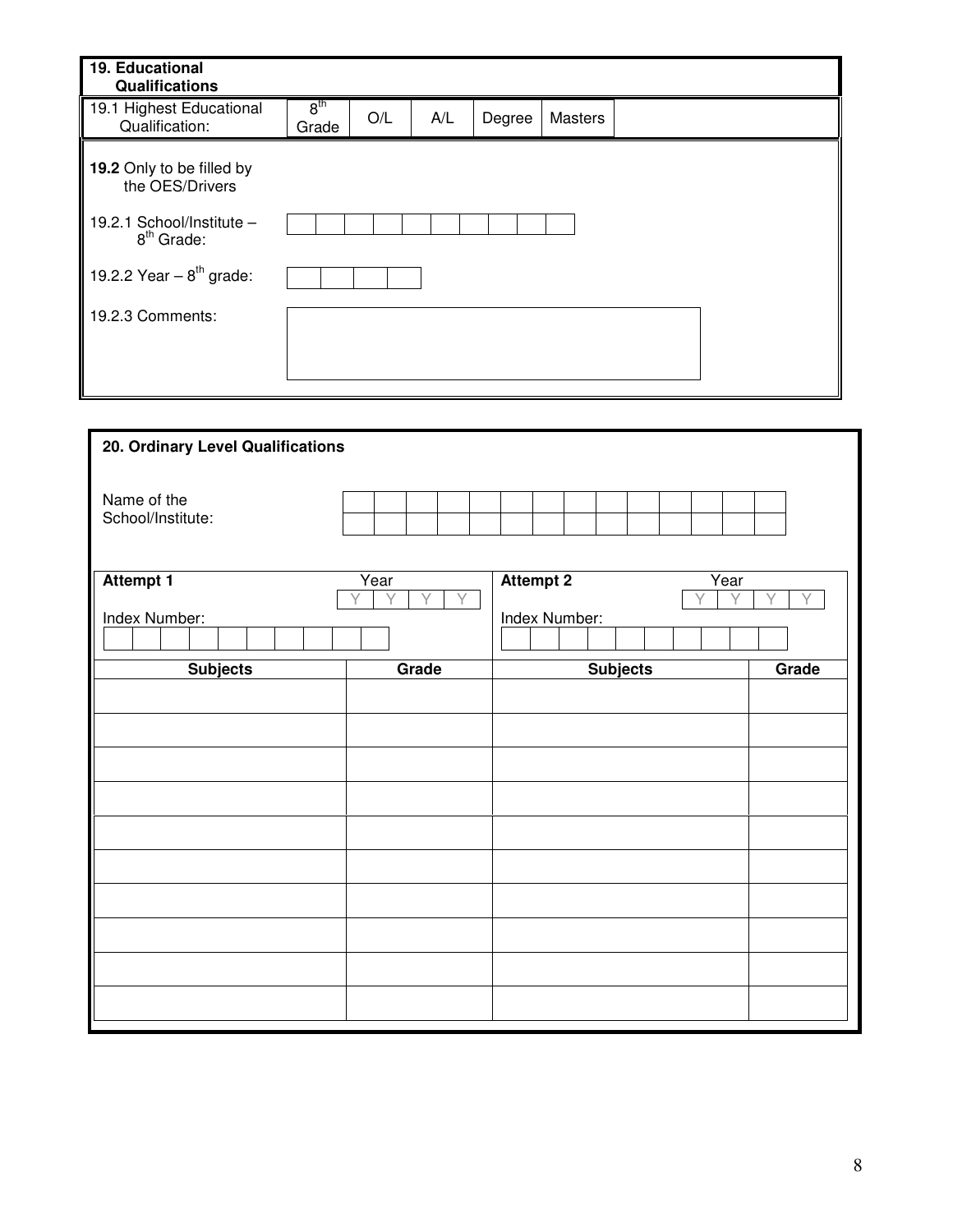| 21. Advance Level Qualifications |      |       |  |                  |  |                 |  |      |       |  |  |  |
|----------------------------------|------|-------|--|------------------|--|-----------------|--|------|-------|--|--|--|
| Name of the                      |      |       |  |                  |  |                 |  |      |       |  |  |  |
| School/Institute:                |      |       |  |                  |  |                 |  |      |       |  |  |  |
|                                  |      |       |  |                  |  |                 |  |      |       |  |  |  |
|                                  |      |       |  |                  |  |                 |  |      |       |  |  |  |
| <b>Attempt 1</b>                 | Year |       |  | <b>Attempt 2</b> |  |                 |  | Year |       |  |  |  |
| Index Number:                    |      |       |  | Index Number:    |  |                 |  |      |       |  |  |  |
|                                  |      |       |  |                  |  |                 |  |      |       |  |  |  |
| <b>Subjects</b>                  |      | Grade |  |                  |  | <b>Subjects</b> |  |      | Grade |  |  |  |
|                                  |      |       |  |                  |  |                 |  |      |       |  |  |  |
|                                  |      |       |  |                  |  |                 |  |      |       |  |  |  |
|                                  |      |       |  |                  |  |                 |  |      |       |  |  |  |
|                                  |      |       |  |                  |  |                 |  |      |       |  |  |  |
|                                  |      |       |  |                  |  |                 |  |      |       |  |  |  |
|                                  |      |       |  |                  |  |                 |  |      |       |  |  |  |

| 22. Higher Education (Masters/Post Graduate Diploma/Degree/Higher Diploma/Diploma) |                         |                      |               |      |
|------------------------------------------------------------------------------------|-------------------------|----------------------|---------------|------|
| <b>Qualification Name</b>                                                          | Qualification<br>Stream | Institute/University | <b>Status</b> | Year |
|                                                                                    |                         |                      |               |      |
|                                                                                    |                         |                      |               |      |
|                                                                                    |                         |                      |               |      |
|                                                                                    |                         |                      |               |      |
|                                                                                    |                         |                      |               |      |

| 23. Professional Qualifications (FCA/CIMA/CIM/ACCA/ICASL/ICSA/BCS) |                         |                      |               |      |
|--------------------------------------------------------------------|-------------------------|----------------------|---------------|------|
| <b>Qualification Name</b>                                          | Qualification<br>Stream | Institute/University | <b>Status</b> | Year |
|                                                                    |                         |                      |               |      |
|                                                                    |                         |                      |               |      |
|                                                                    |                         |                      |               |      |
|                                                                    |                         |                      |               |      |
|                                                                    |                         |                      |               |      |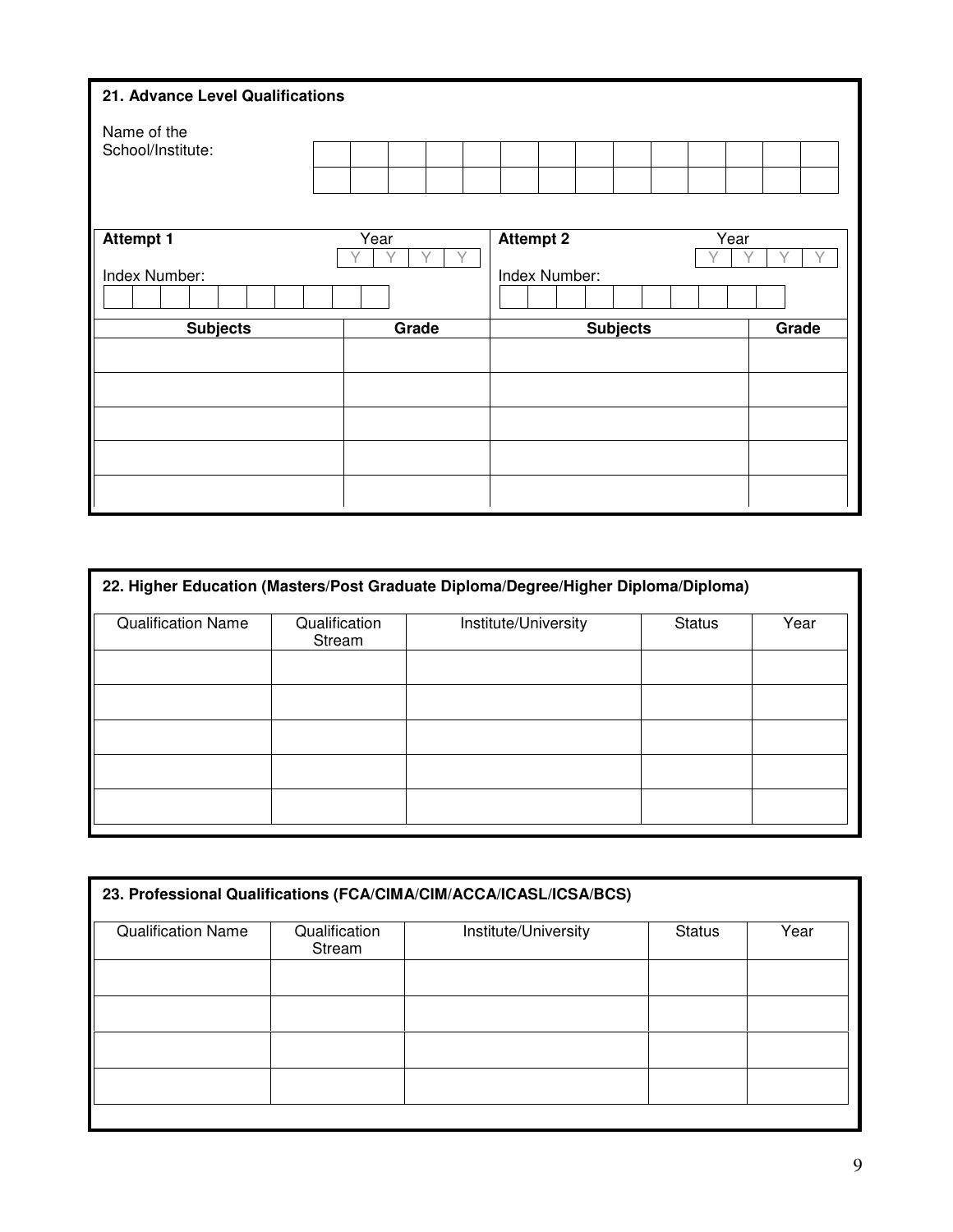| 24. Language Proficiency                    |                     |                                |                     |                                             |                                    |
|---------------------------------------------|---------------------|--------------------------------|---------------------|---------------------------------------------|------------------------------------|
| Language                                    | Reading             | Writing                        | Speech              | <b>Highest Examination</b><br><b>Passed</b> | <b>Date Achieved</b><br>(YYYYMMDD) |
| <b>Sinhala</b>                              | 3<br>$\mathbf{2}$   | $\mathbf{3}$<br>$\overline{c}$ | 3<br>$\mathbf{2}$   |                                             |                                    |
| Tamil                                       | 3<br>$\overline{2}$ | $\mathbf{3}$<br>$\overline{2}$ | 3<br>$\overline{2}$ |                                             |                                    |
| <b>English</b>                              | 3<br>$\overline{2}$ | 3<br>$\mathbf{2}$              | 3<br>$\overline{2}$ |                                             |                                    |
| Other                                       | 3<br>$\overline{2}$ | $\mathbf{2}$<br>3              | 3<br>$\mathbf{2}$   |                                             |                                    |
| $1 =$ Excellent $2 =$ Average<br>$3 = Poor$ |                     |                                |                     |                                             |                                    |

| 25. Drivers Information            | (To be filled only by the Drivers) |
|------------------------------------|------------------------------------|
| 25.1 Driving license<br>Number:    |                                    |
| 25.2 Date Issued<br>(YYYYMMDD):    |                                    |
| 25.3 Date of Expiry<br>(YYYYMMDD): |                                    |
| 25.4 Class of Motor<br>Vehicle:    |                                    |

| 26. Translators Language Information (To be filled only by the Translators) |  |                                                                 |  |  |
|-----------------------------------------------------------------------------|--|-----------------------------------------------------------------|--|--|
| Languages Qualified for                                                     |  | Sinhala/Tamil   Sinhala/English   Tamil/Sinhala   Tamil/English |  |  |
| <b>Franslating:</b>                                                         |  |                                                                 |  |  |